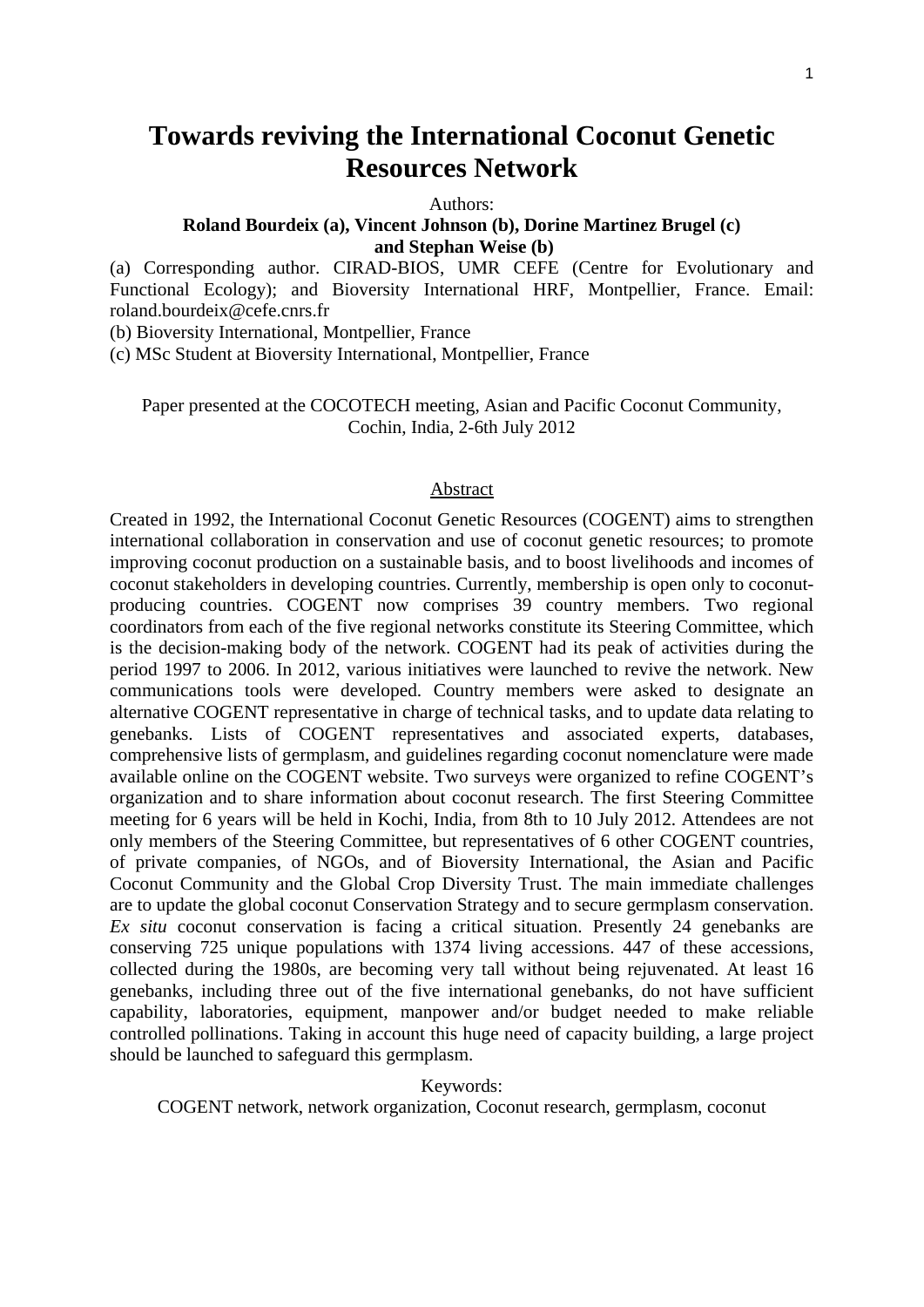## **1 Introduction**

Coconut remains one of the crops most neglected by scientists, with regards to its economic value and cultural importance. Despite the enormous potential of the crop, coconut farmers often scrape a living below the poverty line. About 96% of coconut farmers, growing coconuts on 12 million hectares worldwide, are smallholders tending less than four hectares (Frison, 2006). Coconut farmers are marginalized. Many do not own the land they work, lack the resources to invest in technologies that would improve production, and are considered non-bankable by the formal banking sector. Many traditional varieties of coconut palms are presently disappearing and there is a huge and urgent need to safeguard the remaining diversity.

At an international workshop in Cipanas, Indonesia in October 1991, acting on the suggestion of the Consultative Group on International Agricultural Research (CGIAR) and its Technical Advisory Committee, representatives of 15 coconut-producing countries recommended establishing an international coconut genetic resources network. In 1992, endorsed by the CGIAR and its donors, Bioversity International (Bioversity), established the International Coconut Genetic Resources Network (COGENT) to promote an international collaborative programme on genetic resources conservation and use.

Based on the results of this consultation process, the CGIAR decided to include coconut in its research portfolio in 1992, after studies indicated that international support and global coordination of research in coconut is essential to make the crop more productive and beneficial to smallholder coconut farmers. Coconut-producing countries lack both human and material resources to conduct expensive and time-consuming research that could solve these problems. Concervation and improvement of genetic resources have been identified as the most urgent and strategic area to increase productivity and yield security.

## **2 COGENT's mission**

COGENT's goal is to strengthen international collaboration in conservation and use of coconut genetic resources, to improve coconut production on a sustainable basis and to boost livelihoods and incomes of coconut stakeholders in developing countries.

COGENT continues to develop and implement an international mechanism to coordinate research activities of national, regional and global significance, particularly in germplasm exploration, collecting, conservation and enhancement. It also establishes a basis for collaboration on the broader aspects of coconut research and development. The network functions at the national, regional and global levels to strengthen the capacity of national programmes to conserve and utilize coconut genetic resources. Specifically, COGENT:

- 1. Establishes and maintains an international database on existing and future collections;
- 2. Encourages the protection and use of existing germplasm collections;
- 3. Identifies and secures additional threatened diversity by developing and adopting suitable technologies and conservation strategies;
- 4. Promotes greater collaboration among research groups in producer countries and advanced technology sources in the exchange of germplasm and the development of new techniques;
- 5. Conducts appropriate training,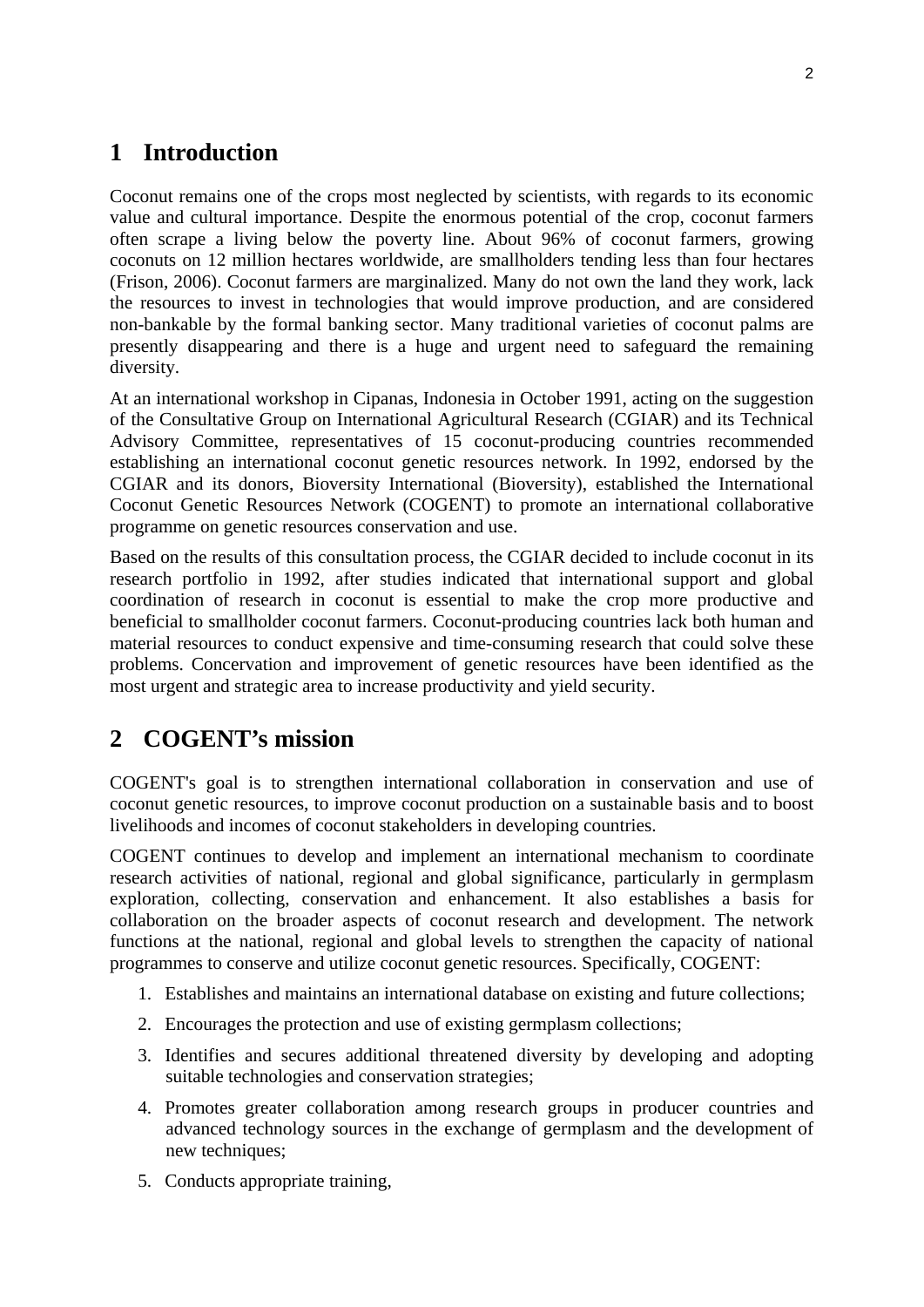- 6. Disseminates relevant information dissemination and
- 7. Facilitates securing necessary funding for network activities.

## **3 Previous organization and achievements**

#### **3.1 Organization of the network**

The International Coconut Genetic Resources Network (COGENT) includes 39 country members and is organized into 5 regional sub-networks: Africa and the Indian Ocean; Latin America and the Caribbean; South Asia and Middle East; Southeast and East Asia; and the South Pacific. Table 1 gives a list of the member countries.

| <b>South Asia</b><br>and Middle East | <b>Southeast</b><br><b>East Asia</b> | <b>South Pacific</b>       | <b>Africa and</b><br><b>Indian Ocean</b> | <b>Latin America</b><br>and<br><b>Caribbean</b> |  |
|--------------------------------------|--------------------------------------|----------------------------|------------------------------------------|-------------------------------------------------|--|
| Bangladesh                           | China                                | Cook Islands               | Benin                                    | <b>Brazil</b>                                   |  |
| <i>India</i>                         | <b>Indonesia</b>                     | Fiji                       | <b>Ivory Coast</b>                       | Colombia                                        |  |
| Pakistan                             | Malaysia                             | Kiribati                   | Ghana                                    | Costa Rica                                      |  |
| <b>Sri Lanka</b>                     | Myanmar                              | Papua New<br><b>Guinea</b> | Kenya                                    | Cuba                                            |  |
| <b>Sultanate of Oman</b>             | <b>Philippines</b>                   | Samoa                      | Madagascar                               | Guyana                                          |  |
|                                      | Thailand                             | Solomon Islands            | Mozambique                               | Haiti                                           |  |
|                                      | Vietnam                              | Tonga                      | Nigeria                                  | Honduras                                        |  |
|                                      |                                      | <b>Vanuatu</b>             | Seychelles                               | Jamaica                                         |  |
|                                      |                                      |                            | <b>Tanzania</b>                          | <b>Mexico</b>                                   |  |
|                                      |                                      |                            |                                          | Trinidad and<br>Tobago                          |  |

**Table.1 Composition of the COGENT by regional networks in 2012** 

#### In *Bold and Italic*: International Genebanks.

1

In **Bold**: country members of the COGENT Steering Committee in 2012.

Only a country can become a member of the network. At the present stage, membership is open only to coconut producing countries. There is no membership fee. To apply for membership, an authorized government official should write to the COGENT secretariat and provides dedicated information. To be eligible for COGENT membership, a country must meet certain criteria that have recently been articulated<sup>1</sup>.

Until 2011, each country member was represented in COGENT by a national Official representative, chosen by the country concerned. Currently two regional coordinators from each of the five regional networks constitute the Steering Committee. The COGENT Coordinator is an ex-officio member and serves as the Secretary. The Asian and Pacific Coconut Community (APCC) is a non-voting member. The Chair and Vice-Chair of the Steering Committee are elected for a 2-year term and each must come from a different regional network. The members are also elected for a 2-year term. COGENT programme

<sup>&</sup>lt;sup>1</sup> See on the FAQ section of the COGENT website:" How a country can become a member of Cogent?" at: http://www.cogentnetwork.org/index.php/faq/34-membership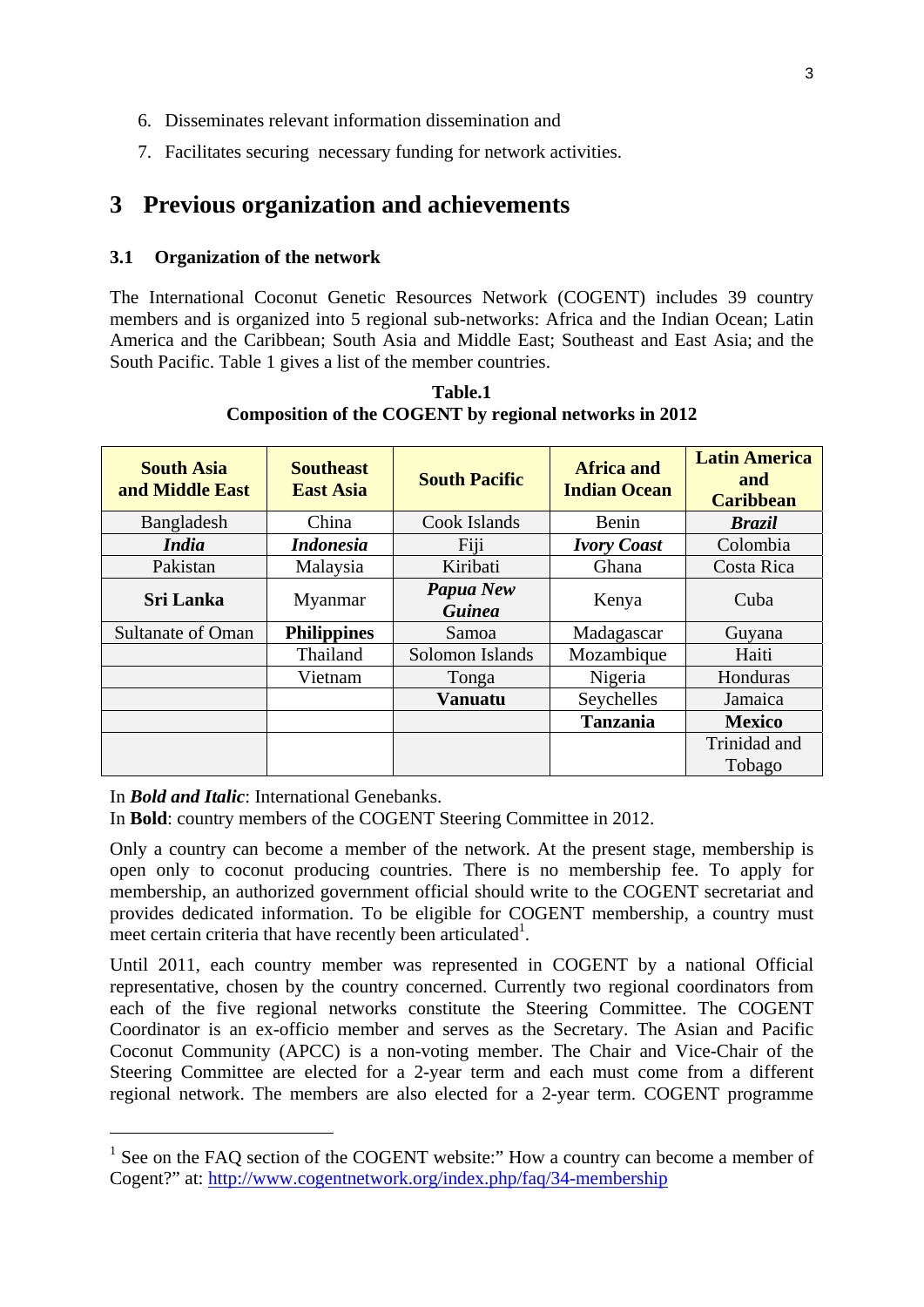priorities and activities are decided by members of the Steering Committee, and reviewed by Bioversity to enhance complementarity and effectiveness. The COGENT Coordinator coordinates the planning, implementation, monitoring and evaluation of COGENT's programme, projects and activities, and establishes linkages with collaborating institutions, programmes and donors.

Table 2 provides the list of the Coordinators, Chairman and Vice-Chairman of the network. . Dr Gabrielle Persley, then working with the Australian Centre for International Agricultural Research (ACIAR), and later with the Doyle Foundation, is credited with making a major contribution to COGENT for supporting case studies and organizing efforts to convince the CGIAR that coconut research needed international support; in commissioning external reviews to evaluate the progress of COGENT and in developing its strategic plan; and in organizing the CGIAR Coconut Support Group to generate support for COGENT priority activities. To organize COGENT, IPGRI engaged Dr Hugh Harries as a Consultant in 1991 who helped develop the first five-year work plan and who eventually suggested the acronym 'COGENT' for the network. Mr Gerardo Santos served as the Acting Coordinator of COGENT for a few months in early 1993. Dr Michel de Nuce followed briefly as Coordinator for the rest of 1993. Some data regarding Chairman and Vice-Chairman are still missing and any contribution will be welcome to help us to fill the gaps.

| Years | Location of the<br>Steering<br>Committee<br>meeting |                                                     | Chairman       | Vice-Chairman  |  |
|-------|-----------------------------------------------------|-----------------------------------------------------|----------------|----------------|--|
| 1991  | N.A                                                 | Dr H.                                               | N.A            | N.A            |  |
| 1992  | N.A                                                 | Harries                                             | N.A            | N.A            |  |
| 1993  | N.A                                                 | Dr G. Santos<br>and Michel de<br>Nuce de<br>Lamothe | N.A            | N.A            |  |
| 1994  | N.A                                                 |                                                     | N.A            | N.A            |  |
| 1995  | N.A                                                 |                                                     | N.A            | N.A            |  |
| 1996  | N.A                                                 |                                                     | N.A            | N.A            |  |
| 1997  | Côte d'Ivoire                                       |                                                     | B. Been        | S. M. Hazelman |  |
| 1998  | Papua NG                                            |                                                     | S. M. Hazelman | A.Sangare      |  |
| 1999  | Vietnam                                             |                                                     | T. Osborn      | P. Yavo N'Cho  |  |
| 2000  | India                                               | Dr P. Batugal                                       | P. Yavo N'Cho  | C.Carpio       |  |
| 2001  | N.A                                                 |                                                     | P. Yavo N'Cho  | C.Carpio       |  |
| 2002  | Thailand                                            |                                                     | C. Carpio      | A. Kullaya     |  |
| 2003  |                                                     |                                                     | C. Carpio      | A. Kullaya     |  |
| 2004  | Malaysia                                            |                                                     | C. Carpio      | C. Oropeza     |  |
| 2005  | India                                               |                                                     | C.Carpio       | C. Oropeza     |  |
| 2006  | France                                              |                                                     | C.Oropeza      | C.Jayasekara   |  |
| 2007  | Philippines                                         | Dr M.L.<br>George                                   | C. Oropeza     | C.Jayasekara   |  |
| 2008  |                                                     |                                                     | C.Jayasekara   | J.L. Konan     |  |
| 2009  |                                                     |                                                     | C.Jayasekara   | J.L. Konan     |  |

### **Table 2.: Coordinators, Chairman and Vice-Chairman of the COGENT Network**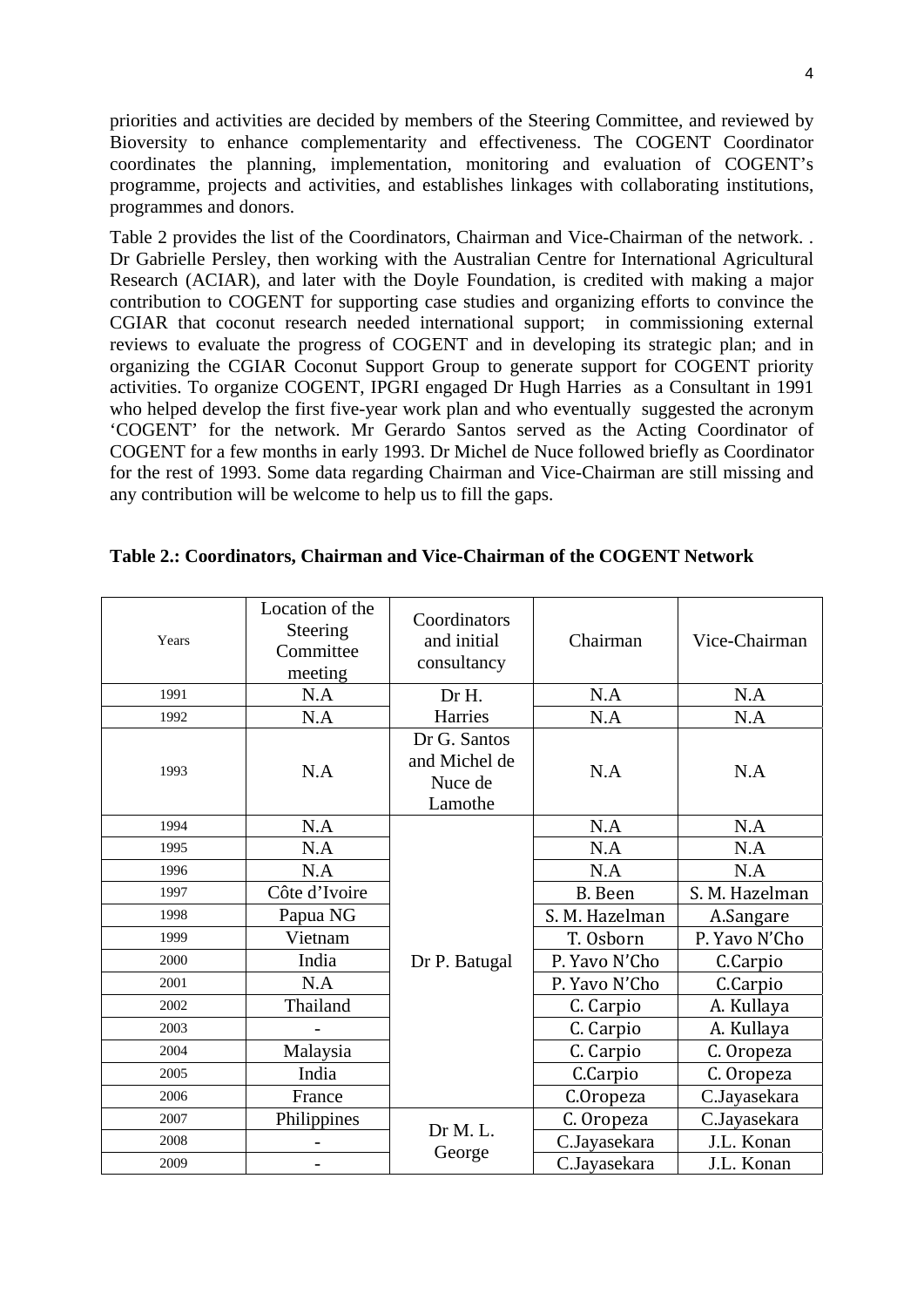| 2010 | $\overline{\phantom{0}}$ | Dr S.             | Konan | N.                |  |
|------|--------------------------|-------------------|-------|-------------------|--|
| 2011 | $\overline{\phantom{0}}$ | Weise             | Konan | N<br>⊢<br>. 1.1.2 |  |
| 2012 | India                    | Bourdeix<br>ר R ר | Allou | 'arpio<br>J.      |  |

### **3.2 Past achievements**

COGENT has established collaborative linkages with partner research and development institutions working on coconut which presently include the *Centre de Coopération Internationale en Recherche Agronomique pour le Développement* (CIRAD), France; the Asian and Pacific Coconut Commission (APCC), Indonesia; *l'Institut de Recherche pour le Developpement* (IRD – previously known as ORSTOM), France; the Inter-American Institute for Cooperation on Agriculture (IICA), USA; Long Ashton Research Station (LARS), UK, and research agencies in the 39 member countries.

COGENT has received funding support from donors which include the Asian Development Bank (ADB), the International Fund for Agricultural Development (IFAD), the Department for International Development (DFID), the Common Fund for Commodities (CFC), the French government, the Global Crop Diversity Trust (Trust) and Deutsche Gesellschaft für Internationale Zusammenarbeit (GIZ), Germany. A CGIAR Coconut Support Group, consisting of donor agencies and partner institutions was formed to foster international support for coconut research. The Group facilitates the financing of priority activities identified by the Steering Committee.

Thanks to Dr Pons Batugal, the period from 1994 to 2006 is well documented regarding COGENT activities. The following six major project proposals generated funding from various donors (Batugal, 2005):

- 1. *Regional technical assistance for the establishment of a coconut genetic resources network for Asia and the Pacific Region.* This 3-year Project (1994-1997), involving 13 countries, was funded by a US\$800,000 grant from Asian Development Bank (ADB).
- 2. *Regional technical assistance for a coconut genetic resources and human resource strengthening for Asia and the Pacific Region.* This 3 year project (1998-2000), involving 20 countries, was funded by a grant of US\$ 1,200,000 by ADB.
- 3. *Developing sustainable coconut-based income generating technologies in poor rural communities.* This 3-year project (1998-2000) involving eight Asia Pacific countries is funded by a US\$1,000,000 grant from ADB
- 4. *Sustainable use of coconut genetic resources to enhance incomes and nutrition of smallholders in the Asia-Pacific Region.* This 3-year project (1997-2000), involving 14 countries, is funded by a grant of US\$907,000 by the International Fund for Agricultural Development (IFAD).
- 5. *Coconut germplasm utilization and conservation to promote sustainable coconut production.* This 5-year project (1997-2002), involving 3 African and 3 Latin American countries in variety/ hybrid multi-location trials and technology transfer worldwide, is funded by a US\$1,198,778 grant from the Common Fund for Commodities.
- 6. *Regeneration of Accessions in the International Coconut Genebank for Africa and the Indian Ocean*. This 8-year project (2004-2011)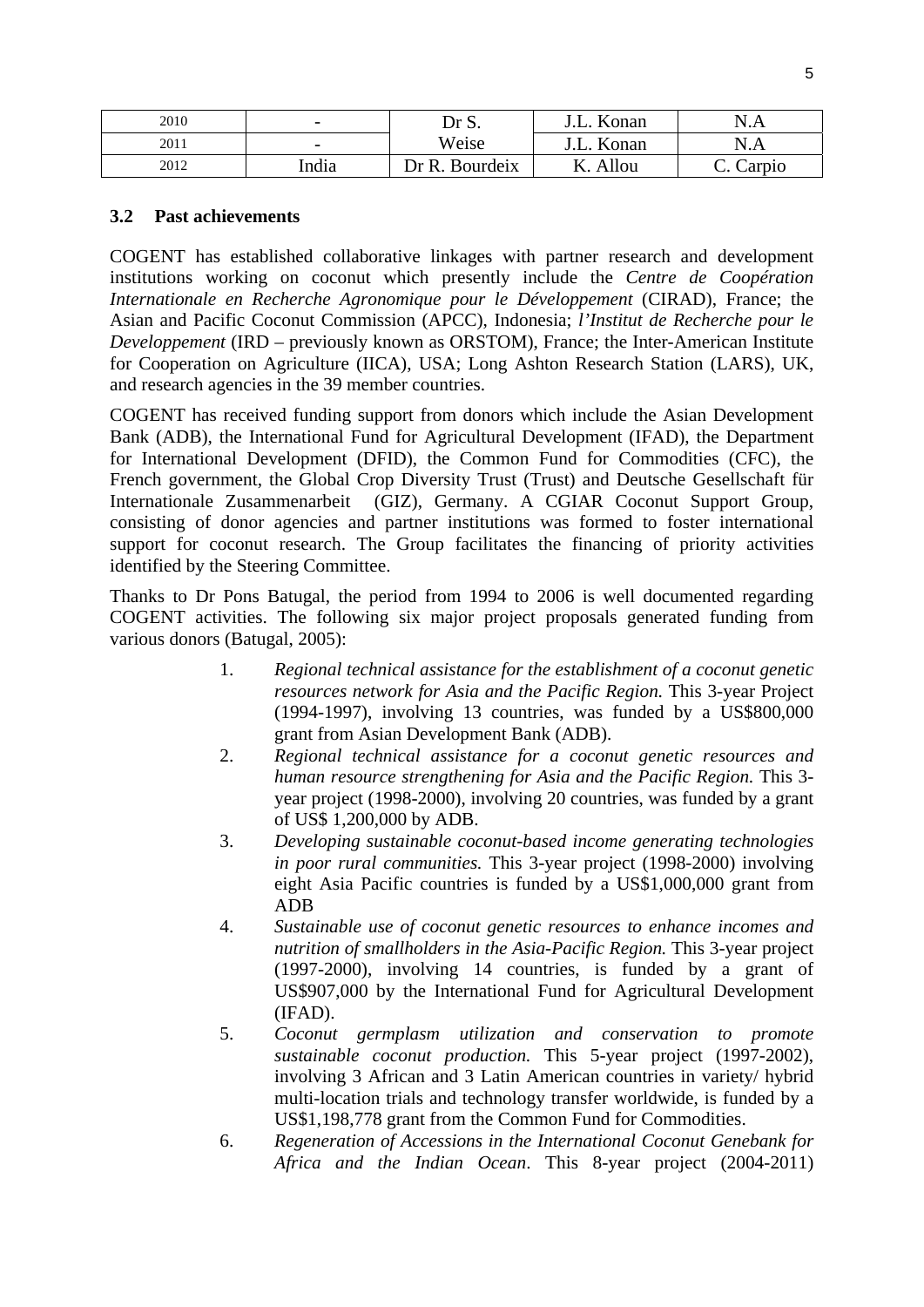conducted in Côte d'Ivoire was funded by a technical assistance grant of US\$236,940 from the Global Crop Diversity Trust

- 7. *Overcoming poverty in coconut growing communities.* This 3-year project (2005-2008) involving 19 countries was funded by a technical assistance grant of US\$ 1000,000 from IFAD.
- 8. *Coconut-based product diversification to reduce poverty in coconutgrowing communities*. This 5-year project (2005-2009) conducted in the Philippines was funded by a technical assistance grant of US\$ 62,400 from the Philippines government.

To support regional and global projects, COGENT and IPGRI provided funds and technical backstopping to national programs and partner institutions in 30 countries. This enabled them to conduct 288 research projects, trainings, meetings and workshop activities in support of research with regional and global significance.

Thanks to Dr Maria Luz George and S. Weise, the following projects were launched during the period 2006 to 2011:

- 9. *Validation of a coconut embryo culture protocol for the international exchange of germplasm*. This 4-year project (2009-2012) involving 4 countries was funded by a technical assistance grant of U\$ 295,666 from the Global Crop Diversity Trust.
- 10. *Establishment of the International Coconut Gene Bank for South America and the Caribbean*. This 4-year project (2006-2011) located in Brazil was funded by a technical assistance grant of U\$ 200, 000 from Embrapa.

Dr Bourdeix worked as main technical expert in projects 6 and 10, when Dr Kristi Queto (Philippines) did the same for the embryo culture project (9).

## **4 Recent evolution and activities of the network**

In late 2011 and early 2012 respectively, two short projects were launched:

- 11. *Upgrading international coconut genebanks and evaluating accessions*. This 6-month project was funded by a technical assistance grant of U\$ 35,000 from the Global Crop Diversity Trust. It involved 5 main countries, but the management and analysis of the data included all COGENT genebanks.
- 12. *Organization of the 16th Steering Committee Meeting of the International Coconut Genetic Resources Network (COGENT), Kochi, Kerala, India*. This project was funded by a grant of U\$18,877 from the Global Crop Diversity Trust and an additional U\$20,000 funding from the CRP6 GGIAR budget<sup>2</sup>.

### **4.1 Organizational aspects**

1

The latest country to join the network was the Sultanate of Oman in early 2012. Then, the 39 COGENT country members were contacted to confirm their official COGENT representatives. We introduced a new organisational tool, by asking the country members to

<sup>&</sup>lt;sup>2</sup> CGIAR Research Programme (CRP) "Forest, trees and agroforestry"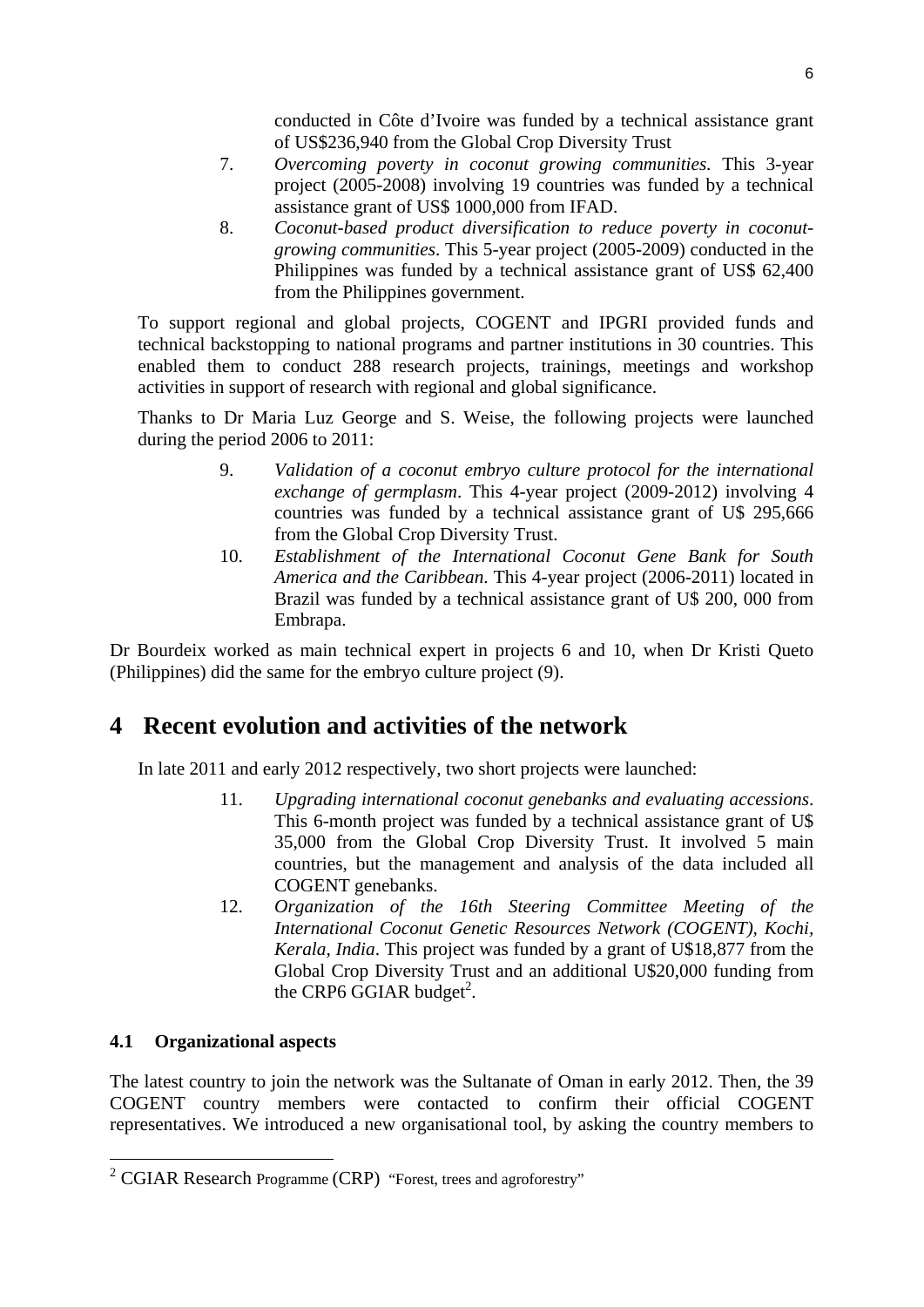designate also an alternative COGENT representative in charge of technical tasks. Engaging two people (one official and one alternative representative) in COGENT for each membercountry is real progress, because it makes communication much more efficient and sustained. The list of COGENT representatives is now available on the COGENT website, together with the list of the 24 ex situ genebanks<sup>3</sup>.

Two students in communication and international negotiation<sup>4</sup> and the COGENT coordinator were involved in this process which required extensive communications by email, 'phone and Skype. The process also was used to update the Coconut Genetic Resources Databases (CGRD). Table 3 gives a summary of the communication process.

|                                                                         | <b>COGENT</b><br>countries<br>(39) | Africa &<br>the<br>Indian<br>Ocean | South<br>Asia  | Southeast<br>$&$ East<br>Asia | South<br>Pacific | Latin<br>America<br>$&$ the<br>Caribbean |
|-------------------------------------------------------------------------|------------------------------------|------------------------------------|----------------|-------------------------------|------------------|------------------------------------------|
| # emails                                                                | 276                                | 78                                 | 29             | 37                            | 57               | 75                                       |
| # phone calls                                                           | 56                                 | 19                                 | 5              | 8                             | 13               | 11                                       |
| # Skype communications                                                  | 5                                  | $\mathbf{1}$                       | $\overline{0}$ | $\overline{2}$                | $\overline{2}$   | $\overline{0}$                           |
| % countries appointing 2<br><b>COGENT Reps</b>                          | 74,35%                             | 77,7%                              | 100%           | 87,5%                         | 87,5%            | 40%                                      |
| % countries which<br>appointed almost 1<br>COGENT Rep.                  | 100%                               | 100%                               | 100%           | 100%                          | 100%             | 100%                                     |
| % countries owning a<br>Skype account                                   | $\%$                               | 77,7%                              | 100%           | 71,4%                         | 87,5%            | 20%                                      |
| % countries which set up<br>Skype software and used<br>it at least once | $\%$                               | 11,1%                              | 0%             | 28,5%                         | 25%              | 0%                                       |
| % countries which have<br>linked to the CGRD                            | %                                  | 66,6%                              | 80%            | 71,4%                         | 37,5%            | 10%                                      |
| % countries which<br>started inputting data                             | $\%$                               | 66,6%                              | 80%            | 71,4%                         | 37,5%            | 10%                                      |

**Table 3. Balance of communications with COGENT country members to upgrade the CGRD**

As shown in table 2, no Steering Committee meetings were organized between 2008 and 2011. Decision was taken to organize in 2012 a steering Committee Meeting in Kochi, from 8th to 10 July 2012, just after the  $45<sup>th</sup>$  Cocotech Meeting and Coconut Festival. Piggy-backing the two meetings in the same location will generate an economy of both time and financial resources. It will be also more environmentally friendly, because the number of international flights will be reduced. In order to prepare this meeting, 2 international surveys have been launched.

The first survey provides for an organizational assessment and is open to all stakeholders concerned by COGENT's activities. The survey aims to better assess the most efficient

1

<sup>&</sup>lt;sup>3</sup> See: List of COGENT representative: http://www.cogentnetwork.org/index.php/contact/country-representatives List of genebanks: http://www.cogentnetwork.org/index.php/faq/139-exsitu

<sup>4</sup> Dorine Martinez and Ramon Sepulveda, based in Bioversity Montpellier.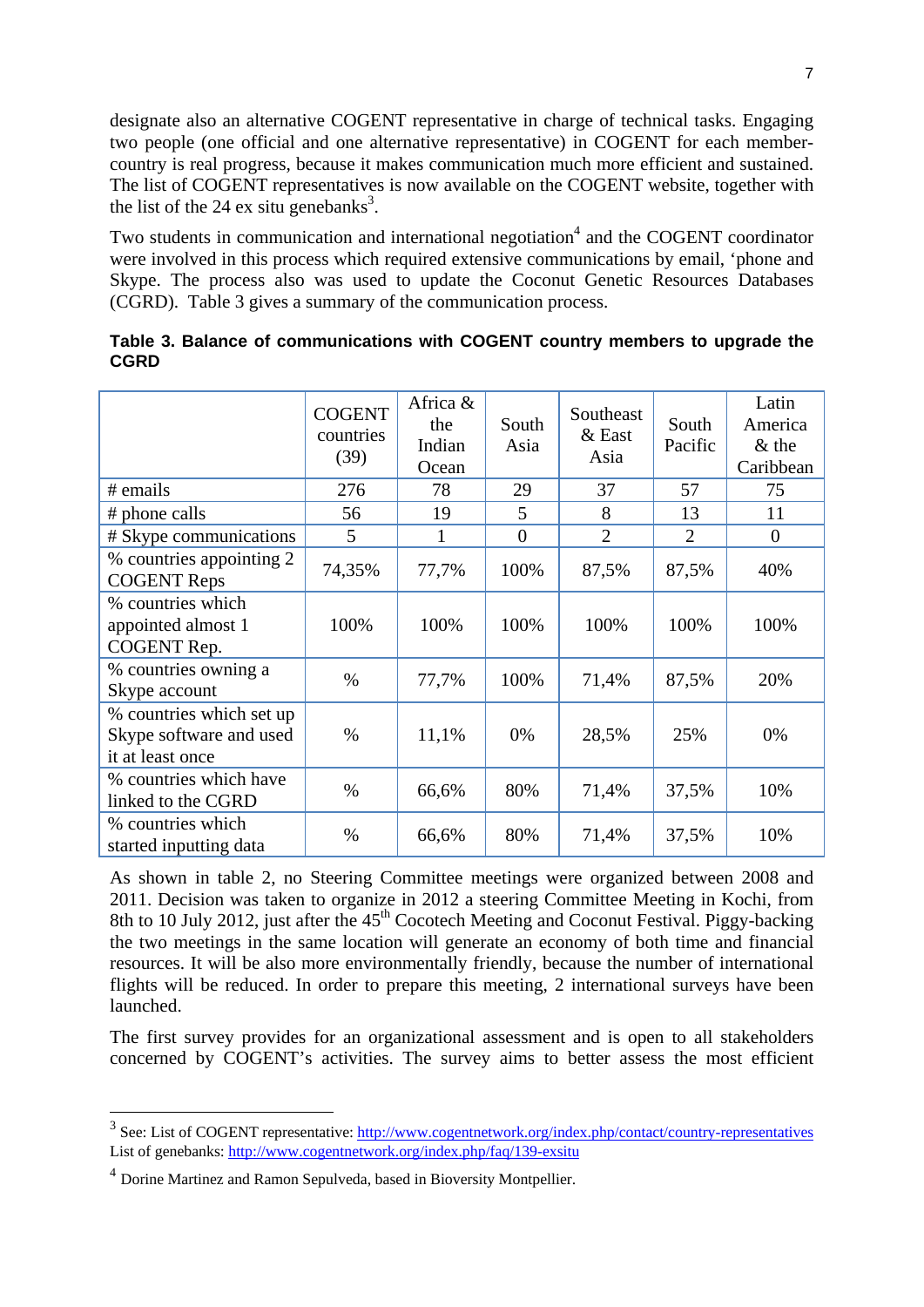organizational structure for the COGENT network. Using Survey Monkey online software, 37 seven questions divided into 5 main thematic areas were developed: 1) Steering Committee  $(SC)$  composition; 2) Steering Committee representation and renewal; 3) Decisionmaking process; 4) the COGENT Secretariat's capacity, and 5) Free comments. At the time of redaction of this communication, the survey is still open to respondents. However, the first results indicate that the sample group wish to move towards a more participative and collective organizational structure for COGENT, as illustrated in the example given in figure 1:





Question 27: Making decisions at distance voting should be requested to:

The second survey is being conducted in the framework of the preparation of regional reports. It comprises 20 questions divided into 5 thematic areas: 1) information about researchers and students; 2) information about genebanks; 3) information about breeding programmes; 4) COGENT membership activities; 5) Thematic groups and 6-Free comments. Contrary to the first organizational assessment, the sample group of this survey is limited to COGENT representatives. Results will be discussed collectively during the meeting.

In discussion with donors and other international agencies, it is clear that the most important matter is that COGENT fulfils its mission, rather than the way COGENT is organized. The main objectives of the Steering Committee are then the following:

- To refine the Global Coconut Conservation Strategy, an essential tool for the future of Coconut Genetic Resources at the global level.
- To provide a balanced review of the research activities of the COGENT country members in the field of Coconut Genetic Resources and Breeding.
- To interact with other countries in order to develop new international research projects in the field of Coconut Genetic Resources and Breeding.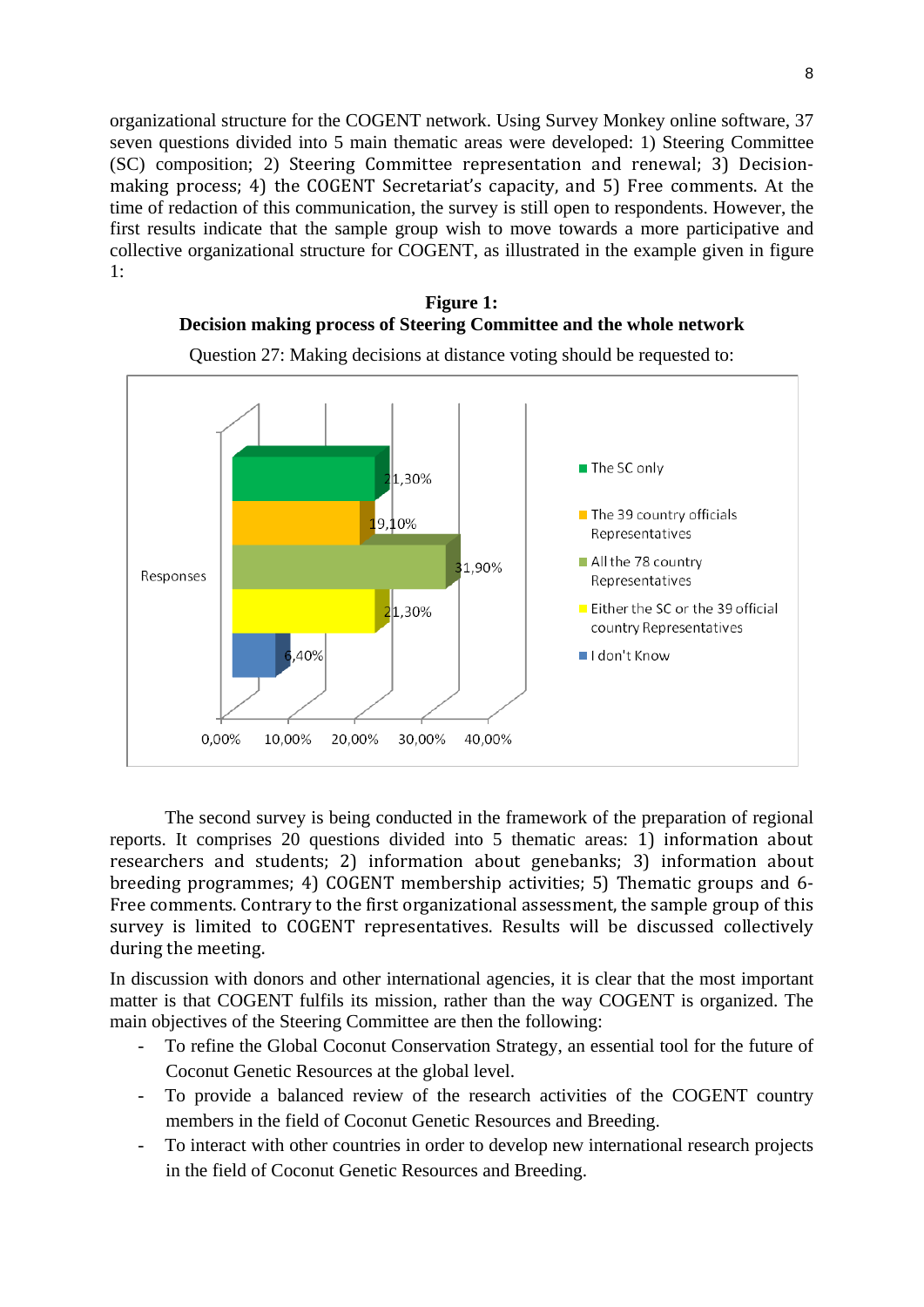#### **4.2 Coconut Genetic Resources Databases**

The need to update the current Global Coconut Conservation Strategy was highlighted in 2009 during a COGENT meeting held in Korea. One of the main limiting factors of this updating process was identified as *"making decisions with incomplete or obsolete information"*. Over the last decade, not enough information has been shared between COGENT members. It is not possible to work efficiently on the strategy without knowing the current status of the germplasm conserved in the 24 ex situ genebanks of the network.

Thanks to a short project funded by the Global Crop Diversity Trust<sup>5</sup>, we undertook an update of the data regarding Coconut conservation at the global level.

The coconut genetic resources database version 5.1. (CGRD5.1) was made available on the COGENT website. Member-countries were asked to visit the COGENT website, to download the software for updating their data. Skype accounts were created to facilitate the communication between the COGENT Secretariat and country representatives and to help the countries process their data. Researchers and students in charge of updating the data in the COGENT countries were identified and distance training was provided. Training of researchers was also conducted in Brazil, Côte d'Ivoire, India, Indonesia, Sri Lanka and Malaysia.

Six comprehensive lists of conserved coconut germplasm were released on the COGENT website in the frequently asked questions (FAO) section:

- 419 cultivars or varieties ranked by names of cultivars
- 419 cultivars or varieties ranked by countries of origin
- 855 populations ranked by names of cultivars and populations
- 855 populations ranked by countries of origin
- 1680 accessions ranked by names of cultivars and populations
- 1680 accessions ranked by sites of conservation (genebanks)

The CGRD software has been updated to comply with international standards, and especially with regard to the nomenclature aspects, as described in the new guidelines. An important improvement was to separate the cultivar name from the population name; this is very important, because it allows easy generation of a list of coconut cultivars rather than just lists of accessions and populations. We also developed two important guidelines<sup>6</sup> in the FAQ section of the COGENT website:

- How an international name is given to a new coconut variety?
- What is the meaning of the terms: 'Variety', 'Cultivar', 'Population' and 'Accession' and how do they differ?

1

<sup>5</sup> Project entitled "Upgrading international coconut genebanks and evaluating accessions", implemented from January to May 2012, led by Bioversity International and in partnership with the Central Plantation Crops Research Institute (India), the Centre International de Recherche Agronomique pour le développement (France), the Centre National De Recherche Agronomique (Côte d'Ivoire), the Coconut Research Institute (Sri Lanka), the Embrapa Tabuleiros Costeiros (Brazil), the Indonesian Palm Research Institute, and the Malaysian Agricultural Research and Development Institute (Malaysia)

<sup>6</sup> http://www.cogentnetwork.org/index.php/faq/140-how-is-named-a-coconut-variety http://www.cogentnetwork.org/index.php/faq/141-faq-accession-cultivar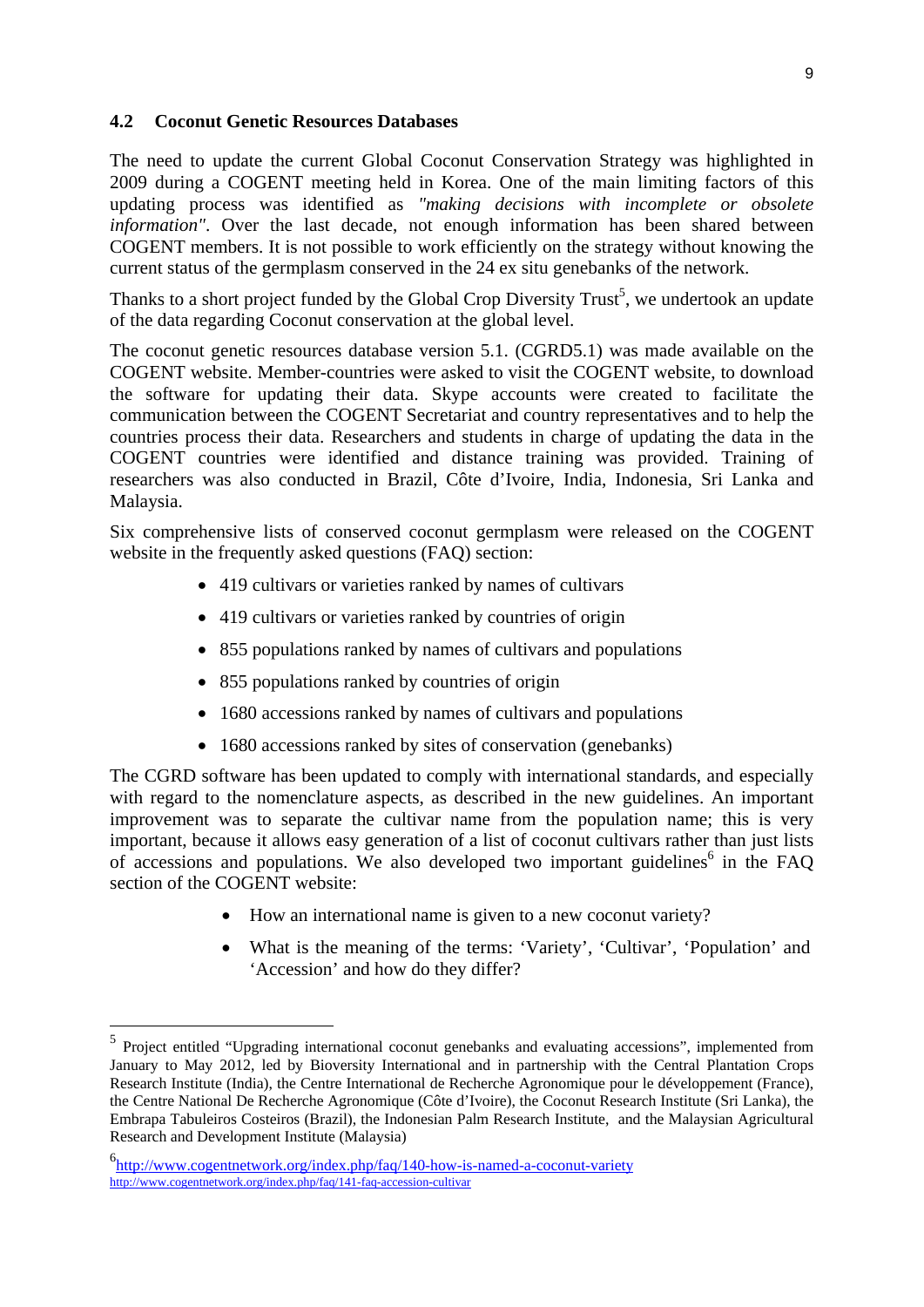The updated CGRD data was used to develop a comparative evaluation of the COGENT genebank. This analysis and the development of decision-making tools will be crucial for upgrading the Global Coconut Conservation Strategy and for identifying the germplasm at risk.

In 1999, the COGENT Steering Committee took the decision to release the coconut genetic resources database (CGRD) into the public domain, in order to make accessible and disseminate this useful information, and to create public awareness about coconut genetic resources<sup>7</sup>. We developed a FAQ about this topic on the COGENT website<sup>8</sup>, together with a draft proposal for Data Sharing Agreement and a CGRD Portal Terms and Conditions of Use. Although the CGRD is now fully available on the COGENT website, it is planned to draft a signed data-sharing agreement (DSA) between each COGENT country-member, as the data provider, and Bioversity, as the data receiver, to increase the level of legal protection of the data and to acknowledge the stake of individual COGENT country members. This will be done only on the individual demand of country members, as some countries may consider that their data are enough protected with the present system.

A Data Sharing Agreement (DSA) comprises a number of regulations for managing shared data between the Data-provider and the Receiver in several specific domains and contexts. This is an official accord between the parties that distinctly establishes which type of data is being shared, the obligations involved, the permissions required and how the data can be used. It ensures the protection of the Data-provider and the Receiver, by establishing regulations and agreed terms and conditions of use in diffusion to third parties.

Targeted end-users concerning this DSA include genebank managers, plant breeders, taxonomists, policy-makers, educators, and students, as well as the broader scientific community, in addition to wide array of general users. Sharing data encourages researchers, provides vital input and support for academic research, and renders the data available to other investigators.

The new version 6 of the CGRD database software, together with a new and more userfriendly web interface named COCOGIS (Coconut Germplasm Information System) will be available on the COGENT website before the end of June 2012.

# **5 Opportunities and challenges**

Presently the main opportunity and challenge facing COGENT is to update the global coconut conservation strategy. Indeed, this is an opportunity because the message from donors and international agencies is clear: a comprehensive and workable Global Conservation Strategy covering the next 10 year period is needed before developing new initiatives and funding. It is also a great challenge because coconut research and coconut stakeholders are facing urgent, complex and stimulating issues.

The components of the conservation strategy, as published in the 2008 version, are the following:

• conservation in national field collections;

1

<sup>7</sup> source: minutes of the 8th COGENT Steering Committee held in Ho Chi Minh City, Vietnam 20-22 September 1999

<sup>8</sup> See http://www.cogentnetwork.org/index.php/faq/137-what-is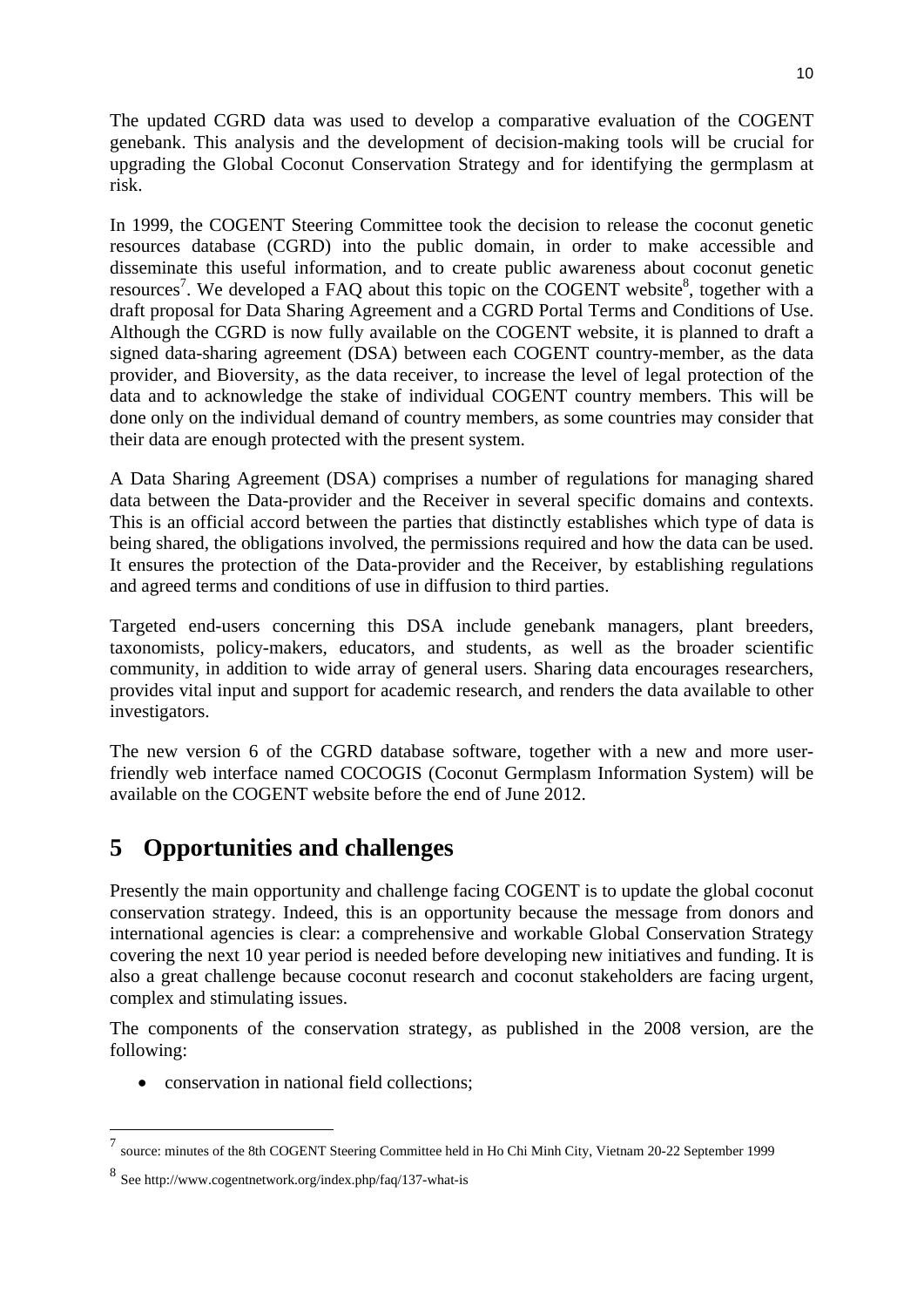- conservation in the multi-site International Coconut Genebank (ICG):
- in vitro embryo culture, somatic embryogenesis and cryopreservation;
- in situ and on-farm conservation;
- promoting conservation through use by:
	- o developing and implementing a globally coordinated coconut breeding programme,
	- o establishing farmer community-managed coconut seedling nurseries,
	- o linking germplasm conservation and use with the broader areas of research and development in partnership with CIRAD (agro-physiology and crop protection), APCC (processing and marketing) and other organizations;
	- o developing and disseminating catalogues of conserved germplasm and farmers' varieties, and
	- o upgrading and supporting the wide use of the International Coconut Genetic Resources Database (CGRD).

Hereunder are some of the points that will be discussed during the next Steering Committee Meeting.

*Ex situ conservation* 

An immediate concern is the critical situation of *ex situ* coconut conservation. In classical coconut genebanks, coconut cultivars are conserved as accessions, generally planted close together in the same fields. Each accession generally counts 75 to 100 coconut palms from the same cultivar. The lifespan of such accessions is only 25 to 30 years. After this period, most non-dwarf coconut varieties reach 15 m high or more. At this stage, it becomes difficult to make the requested controlled pollinations. It is therefore necessary to rejuvenate the accessions before the inflorescences become inaccessible. For reproducing these accessions, the technique of controlled pollination with bagging of the inflorescence must be used (Konan & al., 2008). Presently 24 genebanks are conserving 725 unique populations with 1374 living accessions. The analysis of CGRD data shows that 447 of these accessions, collected during the 1980s, are becoming very tall without being rejuvenated. At least 16 genebanks, including three out of the five international genebanks, do not have sufficient capability, laboratories, equipment, manpower and/or budget needed to make reliable controlled pollinations. In some of the genebanks where controlled pollinations are conducted, DNA analysis shows that the pollinations are not fully reliable. Taking in account this huge need of capacity building, a large project should be launched to safeguard this germplasm. At list one controlled pollination lab should receive an ISO certification during the next 10 years.

*Germplasm collecting missions* 

There is a huge need of collecting additional germplasm, not only for keeping this germplasm in *ex situ* genebanks, but also for organizing the *in situ* conservation in a more sustainable and efficient way. The needs in collecting germplasm will be prioritized during the next meeting:

- o Collecting endangered germplasm with special fruit characteristics such as Sweet husk or tasty kernel, which will be precious for developing new markets;
- o Collecting the numerous and amazing compact dwarf varieties existing in Polynesia
- o Collecting germplasm for disease resistance
- o Collecting germplasm in areas strongly endangered by climate change and sea rising, such as low coral atolls and river deltas.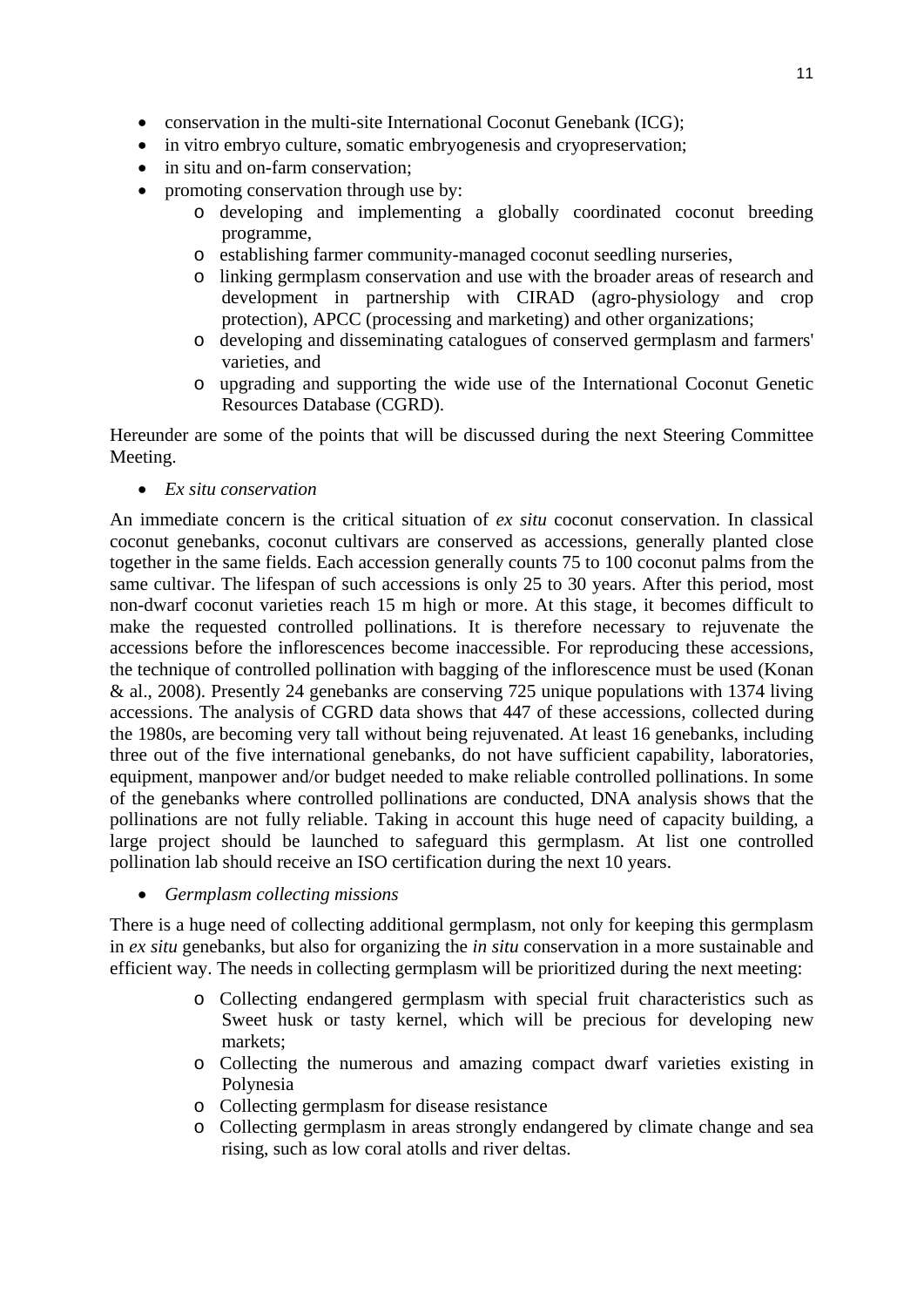#### *In situ conservation*

Regarding in situ conservation, it seems important to better understand the biological, social and historical dynamics which are shaping the coconut biodiversity and its uses. Such a diachronic approach was recently developed for the Pacific Region (Bourdeix & al, 2009c); data regarding Africa and Latin America seems well documented. The same kind of studies should be conducted in Asia.

In many islands of the Pacific region, the same kind of dynamics occurred. In the 1800s, Islanders' families had each a limited number of coconut palms, but there existed many coconut landraces serving very different purposes including for: food and drink; making ropes and containers; medicine; building houses, and braiding. From 1800 to 1930, coconut and copra became a huge colonial business. The number of coconut palms in the Pacific region was multiplied by 60 to 100. Coconut landraces that had been created over thousands of years by the islanders were diluted in the mass of coconut palms selected only to produce copra. During colonial times, planting techniques on the atolls consisted, in most cases, clearing all the natural vegetation, letting it dry for a month and then burning everything. These planting techniques were indeed harmful to the biodiversity of endemic species. They were also damaging for the coconut palms, especially from the point of view of conservation of genetic diversity. During this period, the agricultural landscapes and practices were profoundly and brutally modified. Many islanders were forced to work in coconut plantations and in the ovens for drying copra. In many islands, the population was decimated by diseases imported by Europeans, such as measles. The cataclysmic socio-economic changes that affected these islands exacerbated the erosion of both traditional knowledge and biological resources. We estimate that at least 50% of the coconut varieties created by Pacific Islanders over centuries are already lost.

Some recent studies conducted in French Polynesia (R. Bourdeix, unpublished data) indicate that more than 80% of coconut farmers do not have the key technical knowledge about the reproduction mode of the coconut palm; they do not know, for instance, how to identify the male and the female flowers in a coconut inflorescence. More than 60% of the farmers do not know anymore how to use the simple genetic markers, such as seedling sprout-colour at the nursery stage. Such markers allow differentiating within progenies from natural pollination. If generalized, the shortage of knowledge may limit farmers' capacities to breed and disseminate good quality coconut varieties.

Local stakeholders (men and women farmers, private enterprise, NGOs and CBOs) should become more involved in supplying and using quality germplasm. Farmers' knowledge regarding the reproduction mode of the coconut palm should be assessed at the global level using a standardized method. Then, farmers' knowledge should be improved using appropriate communication tools. If the COGENT network finds a way for 50% of the coconut farmers to acquire this knowledge, it will be a great indicator of success.

### *The balance between in situ and ex situ conservation*

The optimal balance between *ex situ* and *in situ* conservation must be studied, together with some new approaches which do not fit with the classical delineation between *ex situ* and *in situ*, such as the concepts of *Polymotu* and *Virtual collection (*Bourdeix & al, 2009b*)*. According to the Poly*motu* concept, coconut palms could be planted in geographical and reproductive isolation. In this way, some of the conservation constraints linked to the height and ages of the palms are shifted. Instead of climbing the palms for making controlled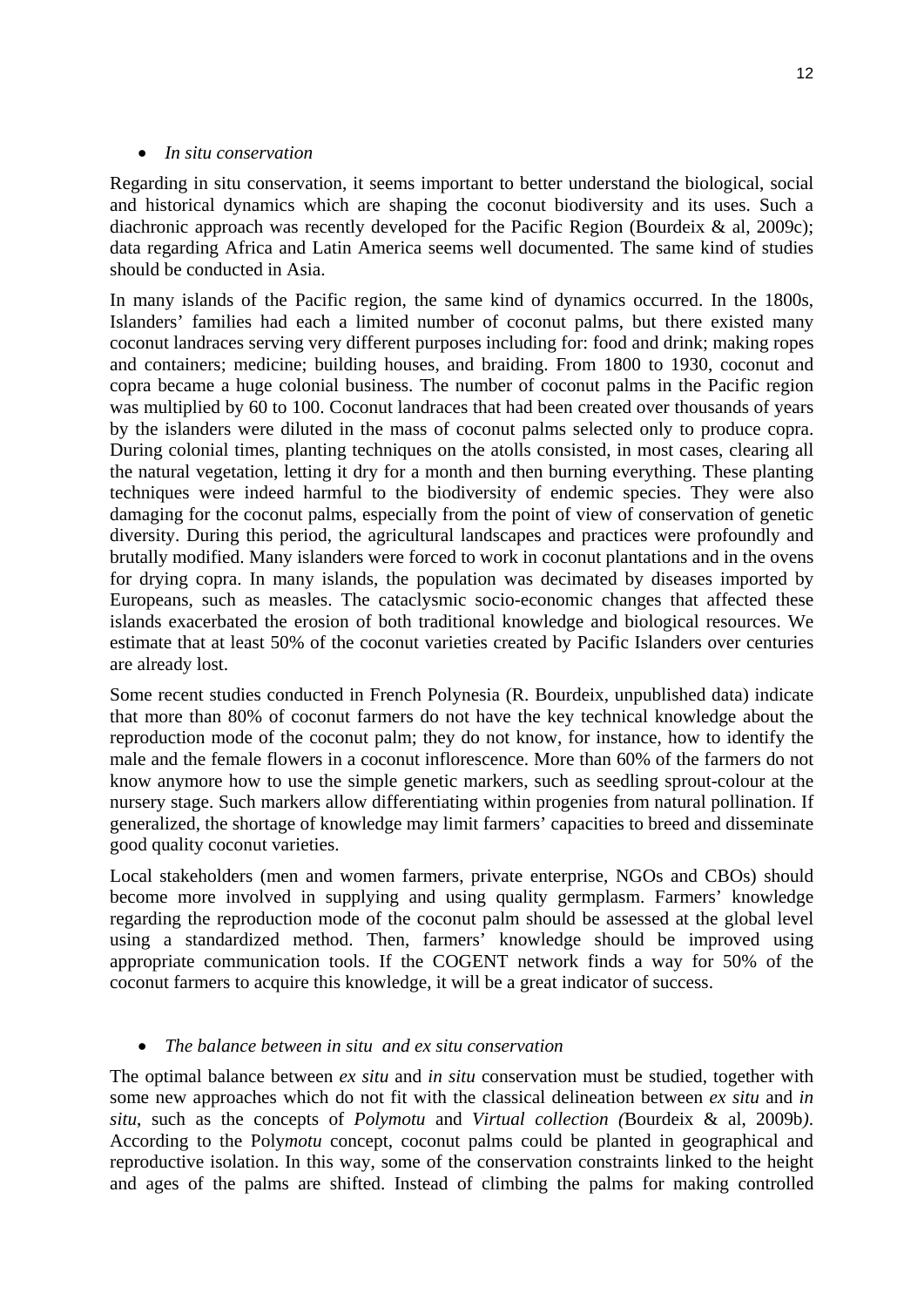pollination, people only have to wait for the coconut to fall naturally to the ground. Openpollination will provide true-to-type and cheap seednuts. Thus, the same accession can be kept as long as a sufficient number of palms remain alive in the field. In most cases, the duration of a coconut accession will then be extended to 75 to 100 years. Even if some of the palms die, there is no need to remove the remainder, as is done in a classical genebank. Dead palms can be replaced by new ones, without removing the old palms remaining alive. Extending the lifespan of a coconut accession from 25-30 years to 75-100 years represents a huge saving of time, manpower and money. Some of the in situ designs allow farmers to conserve in the same site both Tall and Dwarf varieties, and also to produce their own Dwarf x Tall hybrid seedlings.

The attempt to create a globally coordinated coconut breeding programme, as stated in the previous version of the strategy, was not successful. In is presently envisioned to launch dedicated international experiments at the regional or sub-regional level. Discussions regarding two large experiments have been initiated in 2012. The first one gathers Latin America, Africa and the Indian Ocean for studying dwarfs varieties and their progenies. The second one is envisioned in South East Asia. It compares Dwarf x Tall hybrids, progenies of Dwarf x Dwarf Hybrids, and Tall populations, and it will test a special technique of growing coconuts from the Mekong Delta. A very important point is to understand the inheritance of the two kinds of dwarfism existing in the coconut palm. This is open the door for using the positive characteristics of the Dwarf (slow vertical growth, precocity in nut-bearing) in populations of tall type having a broader genetic variability.

The "conservation through use" approach should be broadened in a more ambitious and commercial way. What we need could be a kind of "marketing of genetic resources". The role of genebanks is not only to conserve but also to ensure that the available germplasm is used by stakeholders. Many stakeholders have some interest that can be linked to the conservation of coconut genetic resources, and most of these stakeholders do not know it: municipalities, tourist centres, university campuses, research institute sites, golf courses, and of course farmers. Respect for tradition can foster economic competitiveness. The plantation of some traditional varieties could generate lucrative niche-markets. For the tourism industry evolving in a very competitive environment, it becomes more and more important to stand out from the standard fare that tourism offers. The coconut palms should no longer serve as symbols of anonymous and counterfeit exoticism: they tell true stories, specifically related to local cultures in an ecotourism approach.

The results of the project "Validation of a coconut embryo culture protocol" funded by the Global Crop Diversity Trust show that exchanging germplasm using embryo culture is potentially feasible. Project work has substantially refined the protocol. However, to ensure the effective implementation of the protocol, we need to ensure appropriate skills development for both providers and recipients of the embryos. We also need to ensure the availability of the required equipment in good working order that fully respects the revised protocol. The Steering Committee should discuss how this research should be followed up, and also review the opportunity for building a new cryo-genebank for conservation of coconut embryos frozen in liquid nitrogen.

Last but not least, the research area of genomics and sequencing of the Coconut genome needs to be further considered. It is envisioned to sequence and document the genome of the coconut palm within the 10 next years.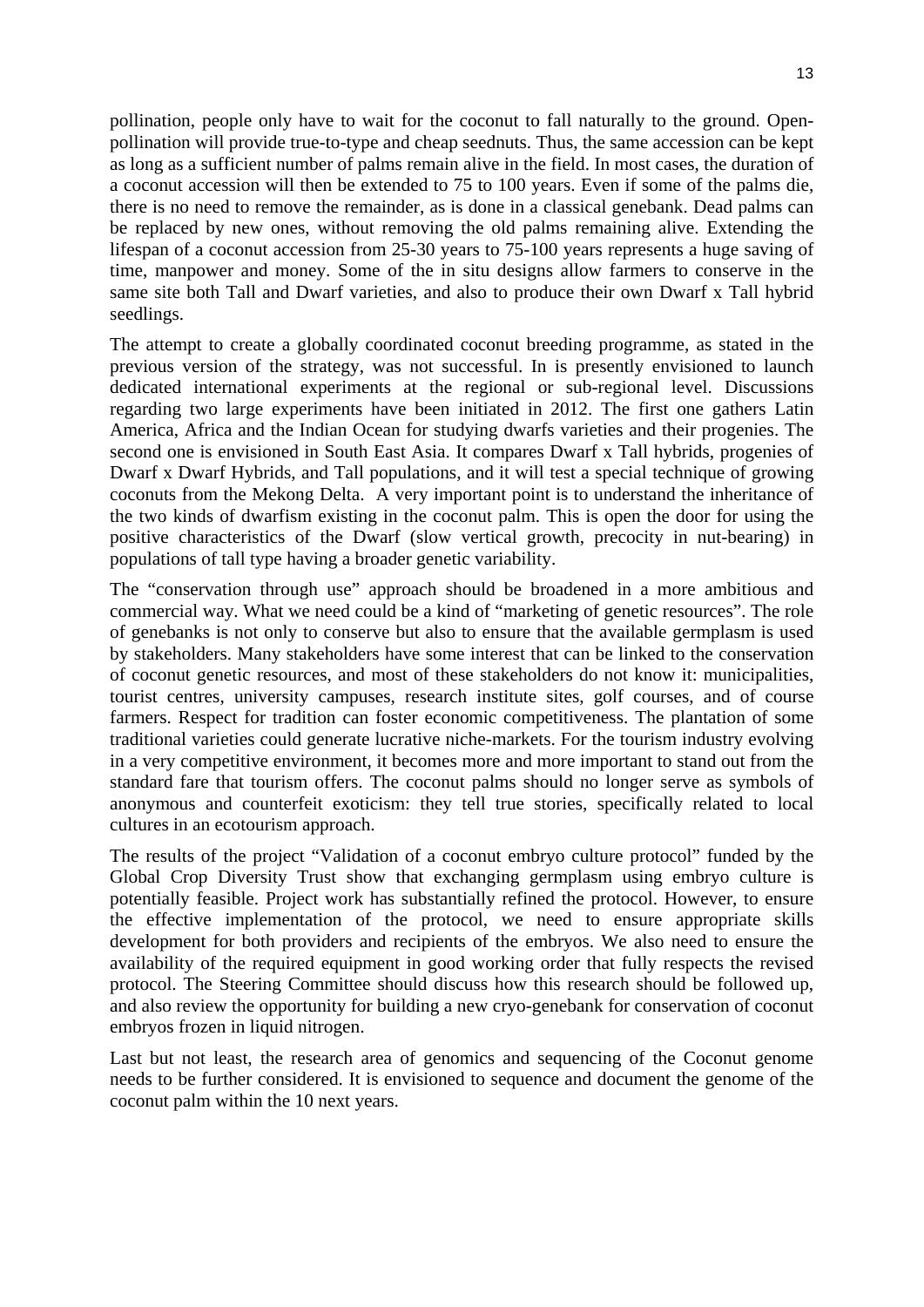## **6 Conclusion**

The process for reviving COGENT is ongoing. The improvement of COGENT's organization was initiated in 2012 by developing new tools and organizational assessments. During the next Steering Committee meeting, it seems essential not to devote too much time to COGENT organization, but to focus on developing the new Coconut Global Conservation Strategy; and to start preparing research projects in the framework of this strategy. From the donors point of view, the most important is not *how COGENT is organized*, but *what results COGENT produces*. A key issue will be the ability of the network to organize and animate international thematic working groups in each of the research areas covered by COGENT mandate. Another important issue will be to involve more national researchers and PhD students in global thematic studies linked to the strategy, such as for instance comparing data on germplasm at the global level with the national level.

The success will also depend on the ability of the steering committee and other COGENT members to act effectively as a proactive group. The Steering Committee should steer the regional network programmes in collaboration with the COGENT Coordinator. The SC members are designated by the Government of each country. If the designated member does not have the capacity to lead, the ability to conceptualize, plan and put ideas into motion, and/or if they do not have the time and commitment to undertake the above role, then the network revival will not be sustainable.

A significant outcome will be the safe conservation of the representative biodiversity of coconuts (*Cocos nucifera*), and the availability of certified coconut seednuts for farmers. Men and women farmers will cultivate more diversified, adapted, profitable coconut varieties. Beneficiaries will be all those stakeholders who rely on coconuts for their livelihoods. A main impact will be enhanced livelihood for coconut stakeholders.

# **7 References**

Batugal P. 2005. COGENT Coordinator's 12-year Report International Coconut Genetic Resources Network (COGENT): Its history and achievements. COGENT. 14p. Paper presented at the  $14<sup>th</sup>$  cogent steering committee meeting, 28 November-1 December 2005, Kasaragod, India.

Batugal, P, V Ramanatha Rao and J Oliver, editors. 2005.Germplasm conservation. Coconut Genetic Resources. International Plant Genetic Resources Institute – Regional Office for Asia, the Pacific and Oceania (IPGRI-APO), Serdang, Malaysia. pp. 106-115. Available on line at: http://www.inibap.org/cogent/index.php/manuals-and-handbooks

Batugal, P, V Ramanatha Rao and J Oliver, editors. 2005. Information, public awareness, institutional support and partnerships. Coconut Genetic Resources. International Plant Genetic Resources Institute – Regional Office for Asia, the Pacific and Oceania (IPGRI-APO), Serdang, Selangor DE, Malaysia. pp. 482-500. Available on line at: http://www.inibap.org/cogent/index.php/manuals-and-handbooks

Bourdeix, R,.Konan J.L. and N'Cho Y.P., 2005. Coconut. A guide to traditional and improved varieties. Montpellier, France, Editions Diversiflora,104 p.

Bourdeix, R. SF. Weise, S. Planes, L. Guarino, T. Bambridge and C. Lusty. 2009a. The concept of "Networked collection" or "Virtual collection": revisiting the classical delineation between "in situ" and "ex situ" conservation and its consequences on database management. . Paper presented at the congress of the Biodiversity Information Standards (TDWG), 9th-13th